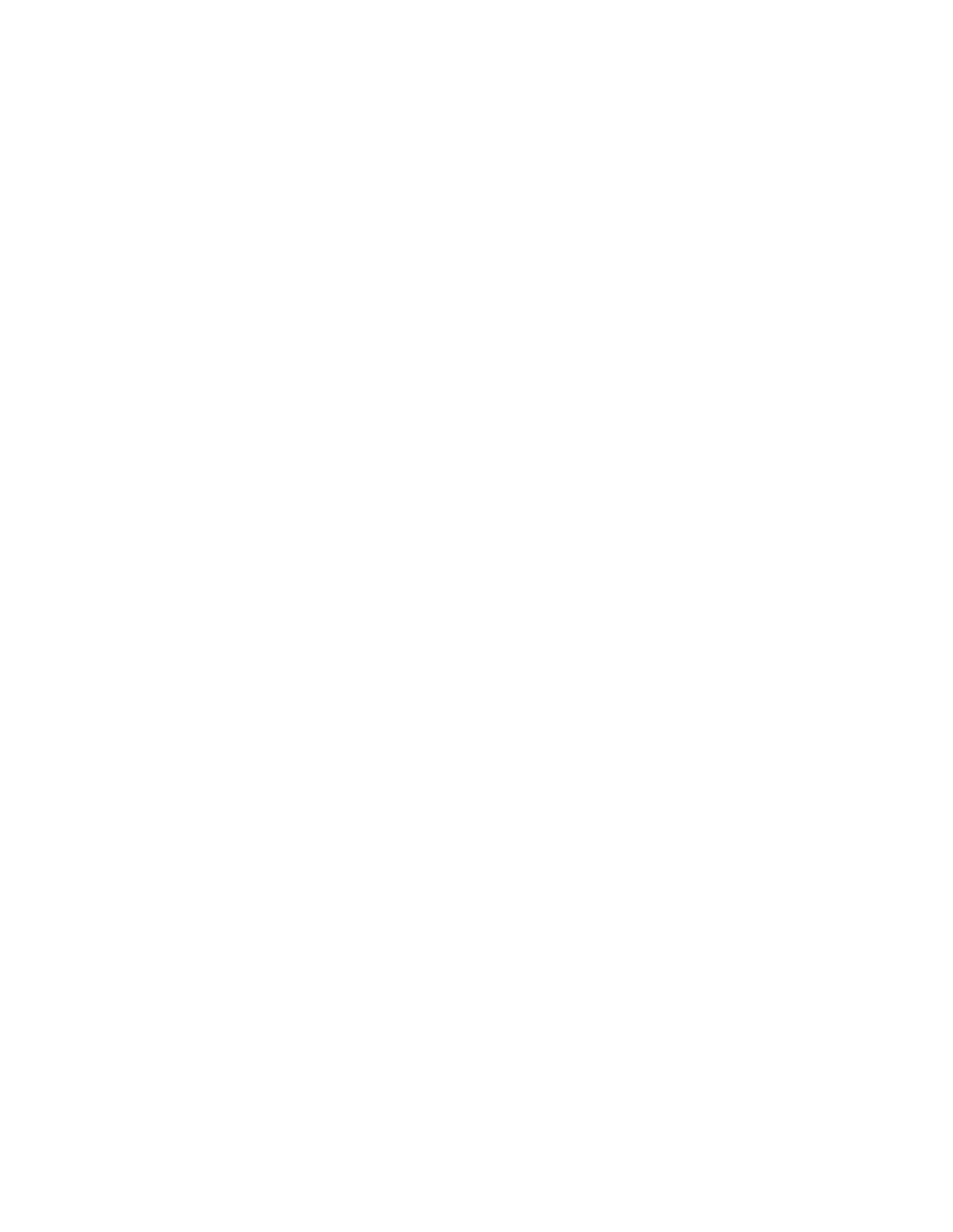

## **Transportation Improvement Program - FY 2014-2017**

Project Detail by Section and Project Number with Map

# **E) Roadways Section**

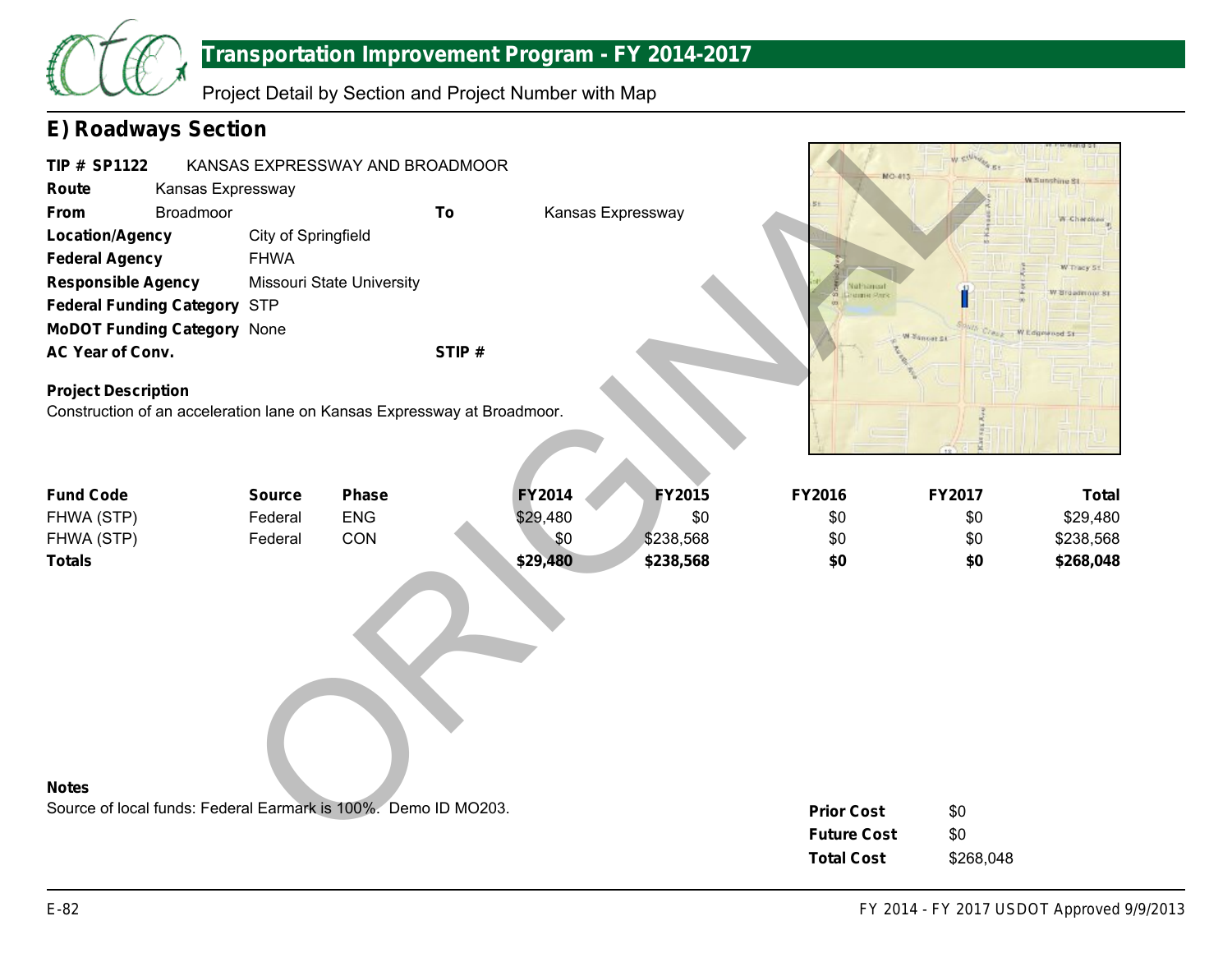

# **Transportation Improvement Program - FY 2014-2017**

Project Detail by Section and Project Number with Map

# **E) Roadways Section**

| <b>TIP # SP1122</b>                 |                   | KANSAS EXPRESSWAY AND BROADMOOR |
|-------------------------------------|-------------------|---------------------------------|
| Route                               | Kansas Expressway |                                 |
| <b>From</b>                         | <b>Broadmoor</b>  |                                 |
| To                                  | Kansas Expressway |                                 |
| Location/Agency                     |                   | City of Springfield             |
| <b>Federal Agency</b>               |                   | <b>FHWA</b>                     |
| <b>Responsible Agency</b>           |                   | Missouri State University       |
| <b>Federal Funding Category STP</b> |                   |                                 |
| <b>MoDOT Funding Category None</b>  |                   |                                 |
| AC Year of Conv.                    |                   |                                 |
| STIP#                               |                   |                                 |
|                                     |                   |                                 |



## **Project Description**

|                                     |               | $\sim$ , $\sim$ $\sim$ $\sim$ $\sim$ $\sim$ $\sim$ |                                                                         |               |               |        |              |
|-------------------------------------|---------------|----------------------------------------------------|-------------------------------------------------------------------------|---------------|---------------|--------|--------------|
| <b>Federal Agency</b>               | <b>FHWA</b>   |                                                    |                                                                         |               |               |        |              |
| <b>Responsible Agency</b>           |               | Missouri State University                          |                                                                         |               |               |        |              |
| <b>Federal Funding Category STP</b> |               |                                                    |                                                                         |               |               |        |              |
| <b>MoDOT Funding Category None</b>  |               |                                                    |                                                                         |               |               |        |              |
| AC Year of Conv.                    |               |                                                    |                                                                         |               |               |        |              |
| STIP#                               |               |                                                    |                                                                         |               |               |        |              |
|                                     |               |                                                    |                                                                         |               |               |        |              |
|                                     |               |                                                    |                                                                         |               | W Republic Rd |        |              |
| <b>Project Description</b>          |               |                                                    |                                                                         |               |               |        |              |
|                                     |               |                                                    | Construction of an acceleration lane on Kansas Expressway at Broadmoor. |               |               |        |              |
|                                     |               |                                                    |                                                                         |               |               |        |              |
|                                     |               |                                                    |                                                                         |               |               |        |              |
| <b>Fund Code</b>                    | <b>Source</b> | <b>Phase</b>                                       | <b>FY2014</b>                                                           | <b>FY2015</b> | FY2016        | FY2017 | <b>Total</b> |
| FHWA (STP)                          | Federal       | <b>ENG</b>                                         | \$29,480                                                                | \$0           | \$0           | \$0    | \$29,480     |
| FHWA (STP)                          | Federal       | CON                                                | \$238,568                                                               | \$0           | \$0           | \$0    | \$238,568    |
| <b>Totals</b>                       |               |                                                    | \$268,048                                                               | \$0           | \$0           | \$0    | \$268,048    |
|                                     |               |                                                    |                                                                         |               |               |        |              |
|                                     |               |                                                    |                                                                         |               |               |        |              |
|                                     |               |                                                    |                                                                         |               |               |        |              |
|                                     |               |                                                    |                                                                         |               |               |        |              |
|                                     |               |                                                    |                                                                         |               |               |        |              |
|                                     |               |                                                    |                                                                         |               |               |        |              |
|                                     |               |                                                    |                                                                         |               |               |        |              |
|                                     |               |                                                    |                                                                         |               |               |        |              |
|                                     |               |                                                    |                                                                         |               |               |        |              |
|                                     |               |                                                    |                                                                         |               |               |        |              |
|                                     |               |                                                    |                                                                         |               |               |        |              |
|                                     |               |                                                    |                                                                         |               |               |        |              |
|                                     |               |                                                    |                                                                         |               |               |        |              |
|                                     |               |                                                    |                                                                         |               |               |        |              |
|                                     |               |                                                    |                                                                         |               |               |        |              |
|                                     |               |                                                    |                                                                         |               |               |        |              |



Source of local funds: Federal Earmark is 100%. Demo ID MO203.

| <b>Prior Cost</b>  | \$0       |
|--------------------|-----------|
| <b>Future Cost</b> | \$0       |
| <b>Total Cost</b>  | \$268,048 |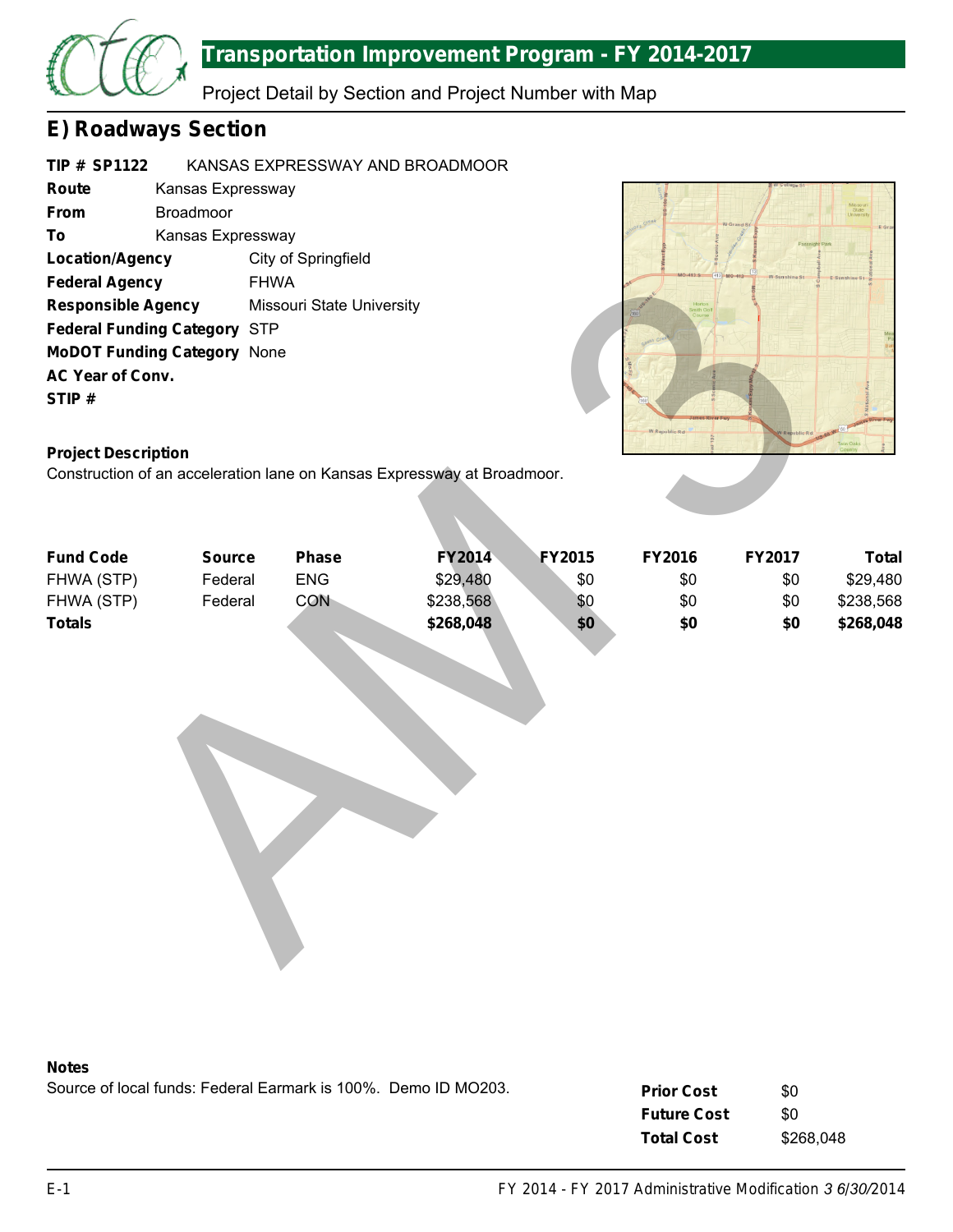| YEARLY SUMMARY   |                  |                                          |             |             |            |                   |                   |                   |             |                       |                            |                 |                   |                          |
|------------------|------------------|------------------------------------------|-------------|-------------|------------|-------------------|-------------------|-------------------|-------------|-----------------------|----------------------------|-----------------|-------------------|--------------------------|
|                  |                  |                                          |             |             | Federal    |                   |                   |                   |             | Local                 |                            | <b>State</b>    |                   |                          |
| <b>PROJECT</b>   |                  | FHWA (STP-U) FHWA (SAFETY) FHWA (BRIDGE) |             | FHWA (STP)  | FHWA (I/M) | <b>FHWA (130)</b> | <b>FHWA (NHS)</b> | <b>FHWA (BRM)</b> | FHWA (BRO)  | <b>LOCAL</b>          | <b>MoDOT</b>               | <b>MoDOT-AC</b> | <b>MoDOT-GCSA</b> | <b>TOTAL</b>             |
| FY 2014          |                  |                                          |             |             |            |                   |                   |                   |             |                       |                            |                 |                   |                          |
| BA1401           | \$264,699        | \$0                                      | \$0         | \$0         | \$0        | \$0               | \$0               | \$0               | \$0         | \$66,175              | \$0                        | \$0             | \$0               | \$330,874                |
| CC0901           | \$0              | \$0                                      | \$0         | \$0         | \$0        | \$0               | \$0               | \$0               | \$0         | \$0                   | \$2,000                    | \$0             | \$0               | \$2,000                  |
| CC1102           | \$0              | \$0                                      | \$0         | \$0         | \$0        | \$0               | \$0               | \$0               | \$0         | \$0                   | \$2,000                    | \$0             | \$0               | \$2,000                  |
| CC1110           | \$228,000<br>\$0 | \$0<br>\$1,759,500                       | \$0<br>\$0  | \$0<br>\$0  | \$0<br>\$0 | \$0<br>\$0        | \$0<br>\$0        | \$0<br>\$0        | \$0<br>\$0  | \$100,000<br>\$0      | \$386,000                  | \$0<br>\$0      | \$0<br>\$0        | \$714,000<br>\$1,955,000 |
| CC1201<br>CC1202 | \$0              | \$200,400                                | \$0         | \$0         | \$0        | \$0               | \$0               | \$0               | \$0         | \$0                   | \$195,500<br>\$22,600      | \$0             | \$0               | \$223,000                |
| CC1203           | \$0              | \$0                                      | \$0         | \$0         | \$0        | \$0               | \$320,000         | \$0               | \$0         | \$0                   | \$33,000                   | \$0             | \$0               | \$353,000                |
| CC1301           | \$0              | \$50,000                                 | \$0         | \$0         | \$0        | \$0               | \$0               | \$0               | \$0         | \$0                   | \$189,000                  | \$0             | \$0               | \$239,000                |
| CC1302           | \$0              | \$891,000                                | \$0         | \$0         | \$0        | \$0               | \$0               | \$0               | \$0         | \$0                   | \$99,000                   | \$0             | \$0               | \$990,000                |
| CC1303           | \$0              | \$184,000                                | \$0         | \$0         | \$0        | \$0               | \$0               | \$0               | \$0         | \$0                   | \$1,686,000                | \$0             | \$0               | \$1,870,000              |
| CC1304           | \$0              | \$101,700                                | \$0         | \$0         | \$0        | \$0               | \$0               | \$0               | \$0         | \$0                   | \$11,300                   | \$0             | \$0               | \$113,000                |
| CC1305           | \$0              | \$143,100                                | \$0         | \$0         | \$0        | \$0               | \$0               | \$0               | \$0         | \$0                   | \$15,900                   | \$0             | \$0               | \$159,000                |
| CC1306           | \$0              | \$0                                      | \$0         | \$2,387,200 | \$0        | \$0               | \$0               | \$0               | \$0         | \$0                   | (\$2,387,200)              | \$0             | \$0               | \$0                      |
| CC1401<br>GR1010 | \$0<br>\$0       | \$270,900<br>\$0                         | \$0<br>\$0  | \$0<br>\$0  | \$0<br>\$0 | \$0<br>\$0        | \$0<br>\$0        | \$0<br>\$0        | \$0<br>\$0  | \$0<br>\$0            | \$30,100<br>\$1,160,000    | \$0<br>\$0      | \$0<br>\$0        | \$301,000<br>\$1,160,000 |
| GR1104           | \$0              | \$0                                      | \$0         | \$0         | \$0        | \$80,000          | \$0               | \$0               | \$0         | \$0                   | \$0                        | \$0             | \$20,000          | \$100,000                |
| GR1206           | \$0              | \$0                                      | \$2,008,000 | \$0         | \$0        | \$0               | \$0               | \$0               | \$0         | \$0                   | \$502,000                  | \$0             | \$0               | \$2,510,000              |
| GR1213           | \$0              | \$0                                      | \$0         | \$0         | \$0        | \$0               | \$0               | \$0               | \$1,133,600 | \$283,400             | \$0                        | \$0             | \$0               | \$1,417,000              |
| GR1303           | \$0              | \$0                                      | \$0         | \$3,588,800 | \$0        | \$0               | \$0               | \$0               | \$0         | \$0                   | (\$3,588,800)              | \$0             | \$0               | \$0                      |
| GR1304           | \$0              | \$0                                      | \$0         | \$0         | \$0        | \$0               | \$0               | \$0               | \$0         | \$0                   | \$387,400                  | \$1,549,600     | \$0               | \$1,937,000              |
| GR1305           | \$0              | \$0                                      | \$0         | \$0         | \$0        | \$0               | \$0               | \$0               | \$0         | \$0                   | \$2,785,000                | \$0             | \$0               | \$2,785,000              |
| GR1306           | \$0              | \$0                                      | \$0         | \$0         | \$0        | \$0               | \$0               | \$0               | \$0         | \$0                   | \$1,839,000                | \$0             | \$0               | \$1,839,000              |
| GR1308           | \$0              | \$0                                      | \$0<br>\$0  | \$0         | \$0<br>\$0 | \$0               | \$0               | \$0               | \$0<br>\$0  | \$0                   | \$0                        | \$0             | \$0               | \$0<br>\$0               |
| GR1309<br>GR1311 | \$0<br>\$0       | \$0<br>\$0                               | \$0         | \$0<br>\$0  | \$0        | \$0<br>\$0        | \$52,852<br>\$0   | \$0<br>\$0        | \$168,000   | \$0<br>\$42,000       | (\$52,852)<br>\$0          | \$0<br>\$0      | \$0<br>\$0        | \$210,000                |
| GR1312           | \$0              | \$0                                      | \$0         | \$0         | \$0        | \$0               | \$0               | \$0               | \$371,200   | \$92,800              | \$0                        | \$0             | \$0               | \$464,000                |
| GR1401           | \$0              | \$0                                      | \$0         | \$0         | \$0        | \$0               | \$0               | \$0               | \$0         | \$0                   | \$314,000                  | \$0             | \$0               | \$314,000                |
| GR1402           | \$0              | \$0                                      | \$0         | \$0         | \$0        | \$247,500         | \$0               | \$0               | \$0         | \$0                   | \$169,000                  | \$0             | \$27,500          | \$444,000                |
| GR1403           | \$0              | \$0                                      | \$0         | \$0         | \$0        | \$0               | \$0               | \$0               | \$0         | \$0                   | \$2,000                    | \$0             | \$0               | \$2,000                  |
| GR1404           | \$0              | \$0                                      | \$0         | \$0         | \$216,000  | \$0               | \$0               | \$0               | \$0         | \$0                   | \$0                        | \$0             | \$0               | \$216,000                |
| GR1405           | \$0              | \$56,000                                 | \$0         | \$0         | \$0        | \$0               | \$0               | \$0               | \$0         | \$0                   | \$309,000                  | \$0             | \$0               | \$365,000                |
| GR1406           | \$0              | \$28,000                                 | \$0         | \$0         | \$0        | \$0               | \$0               | \$0               | \$0         | \$0                   | \$689,000                  | \$0             | \$0               | \$717,000                |
| GR1407<br>MO1105 | \$0<br>\$0       | \$0<br>\$0                               | \$0<br>\$0  | \$0<br>\$0  | \$0<br>\$0 | \$0<br>\$0        | \$0<br>\$0        | \$0<br>\$0        | \$0<br>\$0  | \$150,000<br>\$0      | \$18,000<br>\$284.000      | \$0<br>\$0      | \$0<br>\$0        | \$168,000<br>\$284,000   |
| MO1150           | \$0              | \$0                                      | \$0         | \$0         | \$0        | \$0               | \$0               | \$0               | \$0         | \$0                   | \$193,000                  | \$0             | \$0               | \$193,000                |
| MO1201           | \$0              | \$900                                    | \$0         | \$0         | \$0        | \$0               | \$0               | \$0               | \$0         | \$0                   | \$100                      | \$0             | \$0               | \$1,000                  |
| MO1401           | \$0              | \$0                                      | \$0         | \$0         | \$0        | \$0               | \$0               | \$0               | \$0         | \$0                   | \$52,000                   | \$0             | \$0               | \$52,000                 |
| MO1403           | \$268,000        | \$0                                      | \$0         | \$0         | \$0        | \$0               | \$0               | \$0               | \$0         | \$67,000              | \$673,000                  | \$0             | \$0               | \$1,008,000              |
| MO1404           | \$0              | \$0                                      | \$0         | \$0         | \$0        | \$0               | \$0               | \$0               | \$0         | \$0                   | \$2,000                    | \$0             | \$0               | \$2,000                  |
| MO1405           | \$0              | \$0                                      | \$0         | \$0         | \$0        | \$0               | \$0               | \$0               | \$0         | \$0                   | \$25,000                   | \$0             | \$0               | \$25,000                 |
| MO1406           | \$0              | \$0                                      | \$0         | \$0         | \$0        | \$0               | \$0               | \$0               | \$0         | \$0                   | \$807,000                  | \$0             | \$0               | \$807,000                |
| MO1407<br>MO1408 | \$0<br>\$0       | \$0<br>\$0                               | \$0<br>\$0  | \$0<br>\$0  | \$0<br>\$0 | \$0<br>\$0        | \$0<br>\$0        | \$0<br>\$0        | \$0<br>\$0  | \$0<br>\$0            | \$660,000<br>\$3,000       | \$0<br>\$0      | \$0<br>\$0        | \$660,000<br>\$3,000     |
| MO1409           | \$0              | \$0                                      | \$0         | \$0         | \$0        | \$0               | \$0               | \$0               | \$0         | \$0                   | \$2,000                    | \$0             | \$0               | \$2,000                  |
| MO1410           | \$0              | \$0                                      | \$0         | \$12,000    | \$0        | \$0               | \$0               | \$0               | \$0         | \$0                   | \$3,000                    | \$0             | \$0               | \$15,000                 |
| MO1411           | \$0              | \$0                                      | \$0         | \$16,000    | \$0        | \$0               | \$0               | \$0               | \$0         | \$0                   | \$4,000                    | \$0             | \$0               | \$20,000                 |
| MO1501           | \$0              | \$0                                      | \$0         | \$0         | \$0        | \$0               | \$0               | \$0               | \$0         | \$0                   | \$2,000                    | \$0             | \$0               | \$2,000                  |
| MO1505           | \$0              | \$0                                      | \$0         | \$0         | \$0        | \$0               | \$0               | \$0               | \$0         | \$0                   | \$2,000                    | \$0             | \$0               | \$2,000                  |
| MO1605           | \$0              | \$0                                      | \$0         | \$0         | \$0        | \$0               | \$0               | \$0               | \$0         | \$0                   | \$2,000                    | \$0             | \$0               | \$2,000                  |
| MO1705           | \$0              | \$0                                      | \$0         | \$0         | \$0        | \$0               | \$0               | \$0               | \$0         | \$0                   | \$2,000                    | \$0             | \$0               | \$2,000                  |
| NX0701           | \$301,920        | \$0                                      | \$0         | \$0         | \$0        | \$0               | \$0               | \$0               | \$0         | \$75,480              | \$0                        | \$0             | \$0               | \$377,400                |
| NX0703<br>NX0801 | \$76,000<br>\$0  | \$0<br>\$0                               | \$0<br>\$0  | \$0<br>\$0  | \$0<br>\$0 | \$0<br>\$0        | \$0<br>\$0        | \$0<br>\$0        | \$0<br>\$0  | \$19,000<br>\$175,000 | \$0<br>\$0                 | \$0<br>\$0      | \$0<br>\$0        | \$95,000<br>\$175,000    |
| NX0803           | \$0              | \$0                                      | \$0         | \$0         | \$0        | \$0               | \$0               | \$0               | \$0         | \$1,313,314           | \$0                        | \$0             | \$0               | \$1,313,314              |
| NX0906           | \$0              | \$0                                      | \$0         | \$0         | \$0        | \$0               | \$0               | \$0               | \$0         | \$0                   | \$2,000                    | \$0             | \$0               | \$2,000                  |
| NX1401           | \$0              | \$0                                      | \$0         | \$0         | \$0        | \$0               | \$0               | \$0               | \$0         | \$188,700             | \$0                        | \$0             | \$0               | \$188,700                |
| OK1006           | \$0              | \$0                                      | \$0         | \$535,200   | \$0        | \$0               | \$0               | \$0               | \$0         | \$0                   | (\$535,200)                | \$0             | \$0               | \$0                      |
| OK1401           | \$0              | \$0                                      | \$0         | \$0         | \$0        | \$0               | \$0               | \$0               | \$0         | \$0                   | \$2,000                    | \$0             | \$0               | \$2,000                  |
| RG0901           | \$0              | \$0                                      | \$0         | \$0         | \$0        | \$0               | \$0               | \$0               | \$0         | \$0                   | \$2,000                    | \$0             | \$0               | \$2,000                  |
| RG1201           | \$0              | \$0                                      | \$0         | \$0         | \$0        | \$0               | \$0               | \$0               | \$0         | \$0                   | \$1,000                    | \$0             | \$0               | \$1,000                  |
| RP1201<br>RP1301 | \$0<br>\$0       | \$0<br>\$0                               | \$0<br>\$0  | \$0<br>\$0  | \$0<br>\$0 | \$0<br>\$0        | \$217,600<br>\$0  | \$0<br>\$0        | \$0<br>\$0  | \$0<br>\$0            | (\$217,600)<br>\$1,683,000 | \$0<br>\$0      | \$0<br>\$0        | \$0<br>\$1,683,000       |
| RP1302           | \$0              | \$0                                      | \$0         | \$0         | \$0        | \$0               | \$949,600         | \$0               | \$0         | \$0                   | (\$949,600)                | \$0             | \$0               | \$0                      |
| RP1303           | \$64,000         | .ፍስ                                      | \$0         | \$0         | \$0        | \$0               | \$0               | \$0               | \$0         | \$16,000              | \$0                        | \$0             | \$0               | \$80,000                 |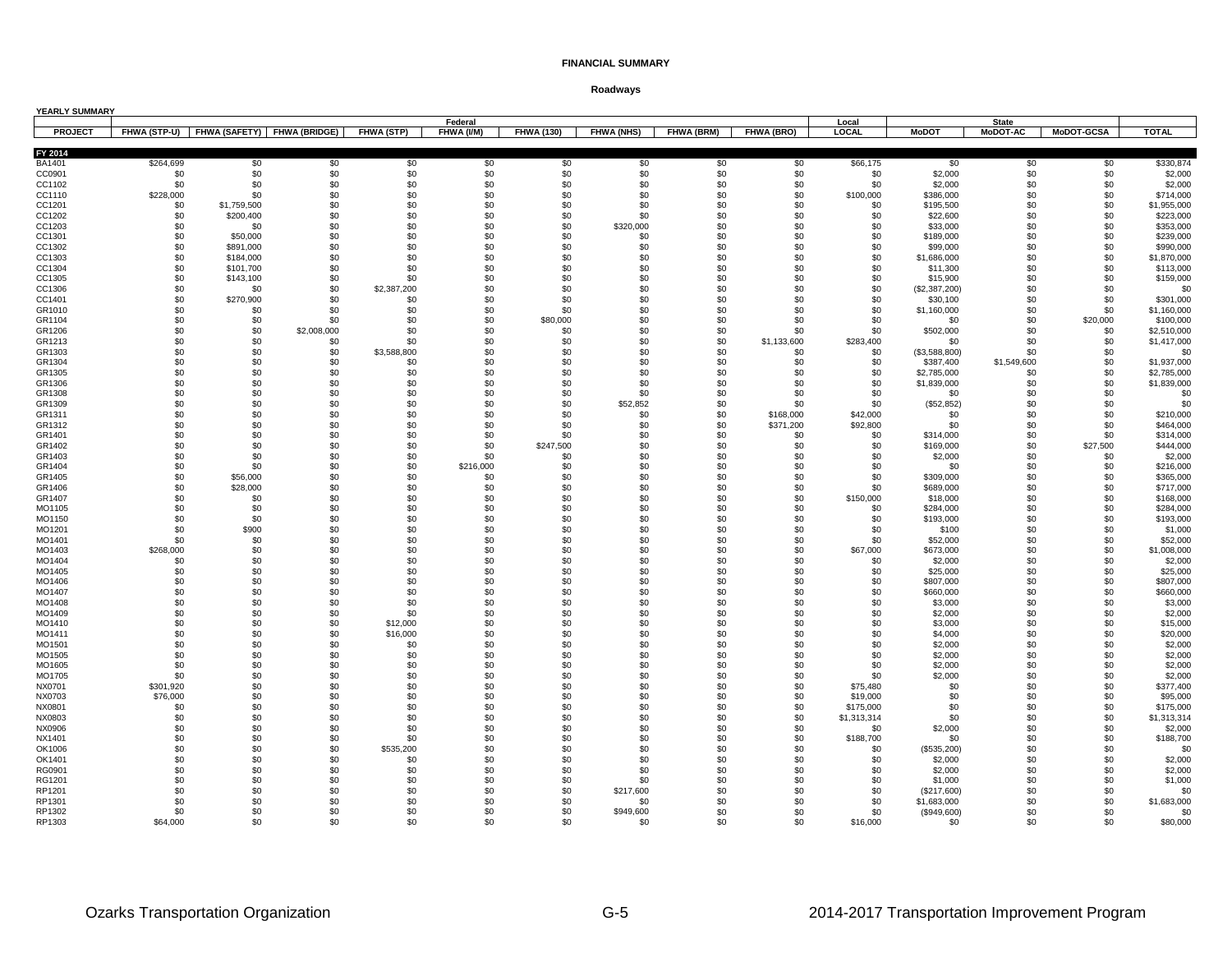| YEARLY SUMMARY    |              |             |                                          |                   |            |                   |                   |             |             |              |                        |                 |                   |              |
|-------------------|--------------|-------------|------------------------------------------|-------------------|------------|-------------------|-------------------|-------------|-------------|--------------|------------------------|-----------------|-------------------|--------------|
|                   |              |             |                                          |                   | Federal    |                   |                   |             |             | Local        |                        | <b>State</b>    |                   |              |
| <b>PROJECT</b>    |              |             | FHWA (STP-U) FHWA (SAFETY) FHWA (BRIDGE) | <b>FHWA (STP)</b> | FHWA (I/M) | <b>FHWA (130)</b> | <b>FHWA (NHS)</b> | FHWA (BRM)  | FHWA (BRO)  | LOCAL        | <b>MoDOT</b>           | <b>MoDOT-AC</b> | <b>MoDOT-GCSA</b> | <b>TOTAL</b> |
| FY 2014 continued |              |             |                                          |                   |            |                   |                   |             |             |              |                        |                 |                   |              |
| RP1305            | \$0          | \$0         | \$0                                      | \$0               | \$0        | \$0               |                   | \$0         | \$0         | \$0          |                        | \$0             | \$0               | \$0          |
| RP1401            | \$0          | \$0         | \$0                                      | \$0               | \$0        | \$0               | \$182,400<br>\$0  | \$0         | \$0         | \$0          | (\$182,400)<br>\$2,000 | \$0             | \$0               | \$2,000      |
| SP1018            | \$0          | \$0         | \$80,000                                 | \$0               | \$0        | \$0               | \$0               | \$0         | \$0         | \$0          | \$20,000               | \$0             | \$0               | \$100,000    |
| SP1021            | \$0          | \$0         | \$0                                      | \$660,000         | \$0        | \$0               | \$0               | \$0         | \$0         | \$0          | $($ \$660,000)         | \$0             | \$0               | \$0          |
| SP1106            | \$0          | \$0         | \$0                                      | \$0               | \$0        | \$0               | \$0               | \$0         | \$0         | \$0          | \$5,000                | \$0             | \$0               | \$5,000      |
| SP1108            | \$2,791,367  | \$0         | \$0                                      | \$0               | \$0        | \$0               | \$512,000         | \$1,189,657 | \$0         | \$4,153,300  | \$3,961,475            | \$0             | \$0               | \$12,607,799 |
| SP1109            | \$0          | \$0         | \$0                                      | \$2,067,400       | \$0        | \$0               | \$24,000          | \$0         | \$0         | \$2,000,000  | \$56,000               | \$0             | \$0               | \$4,147,400  |
| SP1110            | \$0          | \$0         | \$0                                      | \$0               | \$0        | \$0               | \$1,256,800       | \$0         | \$0         | \$0          | (\$1,256,800)          | \$0             | \$0               | \$0          |
| SP1112            | \$0          | \$0         | \$0                                      | \$0               | \$0        | \$0               | \$0               | \$0         | \$0         | \$0          | \$5,000                | \$0             | \$0               | \$5,000      |
| SP1122            | SO           | SO          | SO                                       | \$268.048         | SO         | SO                | SO                | SO          | SO          | SO           | $\Omega$               | SO <sub>2</sub> | SO                | \$268.048    |
| SP1202            | \$0          | \$0         | \$0                                      | \$0               | \$0        | \$0               | \$1,175,200       | \$0         | \$0         | \$0          | (\$1,175,200)          | \$0             | \$0               | \$0          |
| SP1203            | \$0          | \$0         | \$0                                      | \$819,200         | \$0        | \$0               | \$0               | \$0         | \$0         | \$0          | (\$819,200)            | \$0             | \$0               | \$0          |
| SP1204            | \$0          | \$0         | \$0                                      | \$0               | \$0        | \$0               | \$0               | \$0         | \$0         | \$0          | \$2,000                | \$0             | \$0               | \$2,000      |
| SP1206            | \$0          | \$129,000   | \$0                                      | \$0               | \$0        | \$0               | \$55,200          | \$0         | \$0         | \$0          | \$542,800              | \$0             | \$0               | \$727,000    |
| SP1209            | \$0          | \$0         | \$0                                      | \$499,915         | \$0        | \$0               | \$0               | \$0         | \$0         | \$124,979    | \$0                    | \$0             | \$0               | \$624,894    |
| SP1213            | \$2,584,800  | \$0         | \$0                                      | \$0               | \$0        | \$0               | \$0               | \$0         | \$0         | \$1,083,700  | \$230,000              | \$0             | \$0               | \$3,898,500  |
| SP1302            | \$0          | \$0         | \$0                                      | \$0               | \$0        | \$80,000          | \$0               | \$0         | \$0         | \$0          | \$0                    | \$0             | \$20,000          | \$100,000    |
| SP1306            | \$0          | \$0         | \$0                                      | \$0               | \$0        | \$160,000         | \$0               | \$0         | \$0         | \$0          | \$40,000               | \$0             | \$0               | \$200,000    |
| SP1312            | \$0          | \$0         | \$0                                      | \$0               | \$0        | \$0               | \$0               | \$0         | \$0         | \$0          | \$2,312,000            | \$0             | \$0               | \$2,312,000  |
| SP1313            | \$3,105,258  | \$0         | \$0                                      | \$0               | \$0        | \$0               | \$0               | \$0         | \$0         | \$776,269    | \$4,532,473            | \$0             | \$0               | \$8,414,000  |
| SP1314            | \$0          | \$0         | \$0                                      | \$0               | \$0        | \$0               | \$0               | \$0         | \$0         | \$0          | \$1,266,000            | \$0             | \$0               | \$1,266,000  |
| SP1315            | \$0          | \$0         | \$0                                      | \$0               | \$0        | \$0               | \$0               | \$0         | \$0         | \$0          | \$4,000                | \$0             | \$0               | \$4,000      |
| SP1316            | \$0          | \$0         | \$0                                      | \$0               | \$0        | \$0               | \$0               | \$0         | \$0         | \$0          | \$17,000               | \$0             | \$0               | \$17,000     |
| SP1317            | \$0          | \$0         | \$0                                      | \$0               | \$0        | \$0               | \$0               | \$0         | \$0         | \$0          | \$860,000              | \$0             | \$0               | \$860,000    |
| SP1318            | \$0          | \$0         | \$0                                      | \$0               | \$0        | \$0               | \$0               | \$0         | \$0         | \$0          | \$10,000               | \$0             | \$0               | \$10,000     |
| SP1319            | \$0          | \$0         | \$0                                      | \$0               | \$0        | \$0               | \$0               | \$0         | \$0         | \$0          | \$999,000              | \$0             | \$0               | \$999,000    |
| SP1321            | \$10,000     | \$0         | \$0                                      | \$0               | \$0        | \$0               | \$0               | \$0         | \$0         | \$3,984      | \$0                    | \$0             | \$0               | \$13,984     |
| SP1322            | \$0          | \$0         | \$0                                      | \$0               | \$0        | \$0               | \$0               | \$0         | \$0         | \$1,151,244  | \$362,610              | \$0             | \$0               | \$1,513,854  |
| SP1323            | \$0          | \$0         | \$0                                      | \$0               | \$0        | \$0               | \$0               | \$0         | \$0         | \$0          | \$5,000                | \$0             | \$0               | \$5,000      |
| SP1324            | \$0          | \$0         | \$0                                      | \$0               | \$0        | \$0               | \$0               | \$0         | \$0         | \$0          | \$469,000              | \$0             | \$0               | \$469,000    |
| SP1401            | \$0          | \$0         | \$0                                      | \$0               | \$0        | \$0               | \$0               | \$0         | \$0         | \$0          | \$3,000                | \$0             | \$0               | \$3,000      |
| SP1403            | \$0          | \$0         | \$0                                      | \$0               | \$0        | \$0               | \$0               | \$0         | \$0         | \$0          | \$602,000              | \$0             | \$0               | \$602,000    |
| SP1404            | \$0          | \$0         | \$0                                      | \$0               | \$0        | \$0               | \$0               | \$0         | \$0         | \$0          | \$390,000              | \$0             | \$0               | \$390,000    |
| SP1405            | \$0          | \$0         | \$0                                      | \$0               | \$0        | \$0               | \$0               | \$0         | \$0         | \$0          | \$2,000                | \$0             | \$0               | \$2,000      |
| SP1407            | \$300,000    | \$0         | \$0                                      | \$0               | \$0        | \$0               | \$0               | \$0         | \$0         | \$142,000    | \$780,000              | \$0             | \$0               | \$1,222,000  |
| SP1408            | \$595,000    | \$0         | \$0                                      | \$0               | \$0        | \$0               | \$0               | \$0         | \$0         | \$282,000    | \$270,000              | \$0             | \$0               | \$1,147,000  |
| SP1409            | \$0          | \$0         | \$0                                      | \$0               | \$0        | \$0               | \$0               | \$0         | \$0         | \$0          | \$2,000                | \$0             | \$0               | \$2,000      |
| SP1410            | \$0          | \$0         | \$0                                      | \$0               | \$0        | \$0               | \$0               | \$0         | \$0         | \$0          | \$2,000                | \$0             | \$0               | \$2,000      |
| SP1411            | \$0          | \$0         | \$0                                      | \$0               | \$0        | \$0               | \$0               | \$0         | \$0         | \$0          | \$6,000                | \$0             | \$0               | \$6,000      |
| SP1415            | \$0          | \$0         | \$0                                      | \$0               | \$0        | \$0               | \$0               | \$0         | \$0         | \$0          | \$10,000               | \$0             | \$0               | \$10,000     |
| SP1416            | \$0          | \$0         | \$0                                      | \$0               | \$0        | \$0               | \$0               | \$0         | \$0         | \$0          | \$8,000                | \$0             | \$0               | \$8,000      |
| SP1417            | \$799,517    | \$0         | \$0                                      | \$0               | \$0        | \$0               | \$0               | \$0         | \$0         | \$199,879    | \$999,684              | \$0             | \$0               | \$1,999,080  |
| ST1101            | \$0          | \$222,000   | \$0                                      | \$0               | \$0        | \$0               | \$0               | \$0         | \$0         | \$0          | \$544,000              | \$0             | \$0               | \$766,000    |
| ST1201            | \$0          | \$0         | \$0                                      | \$0               | \$0        | \$0               | \$0               | \$0         | \$0         | \$0          | \$584.000              | \$0             | \$0               | \$584,000    |
| ST1401            | \$0          | \$126,000   | \$0                                      | \$0               | \$0        | \$0               | \$0               | \$0         | \$0         | \$0          | \$234,000              | \$0             | \$0               | \$360,000    |
| WI1201            | \$0          | \$0         | \$0                                      | \$470,200         | \$0        | \$0               | \$0               | \$0         | \$0         | \$0          | (\$470,200)            | \$0             | \$0               | \$0          |
| WI1301            | \$0          | \$0         | \$0                                      | \$0               | \$0        | \$0               | \$0               | \$0         | \$0         | \$0          | \$3,000                | \$0             | \$0               | \$3,000      |
| <b>SUBTOTAL</b>   | \$11,388,561 | \$4,162,500 | \$2.088.000                              | \$11,323,963      | \$216,000  | \$567,500         | \$4,745,652       | \$1,189,657 | \$1.672.800 | \$12,506,224 | \$23,098,890           | \$1,549,600     | \$67.500          | \$74,576,847 |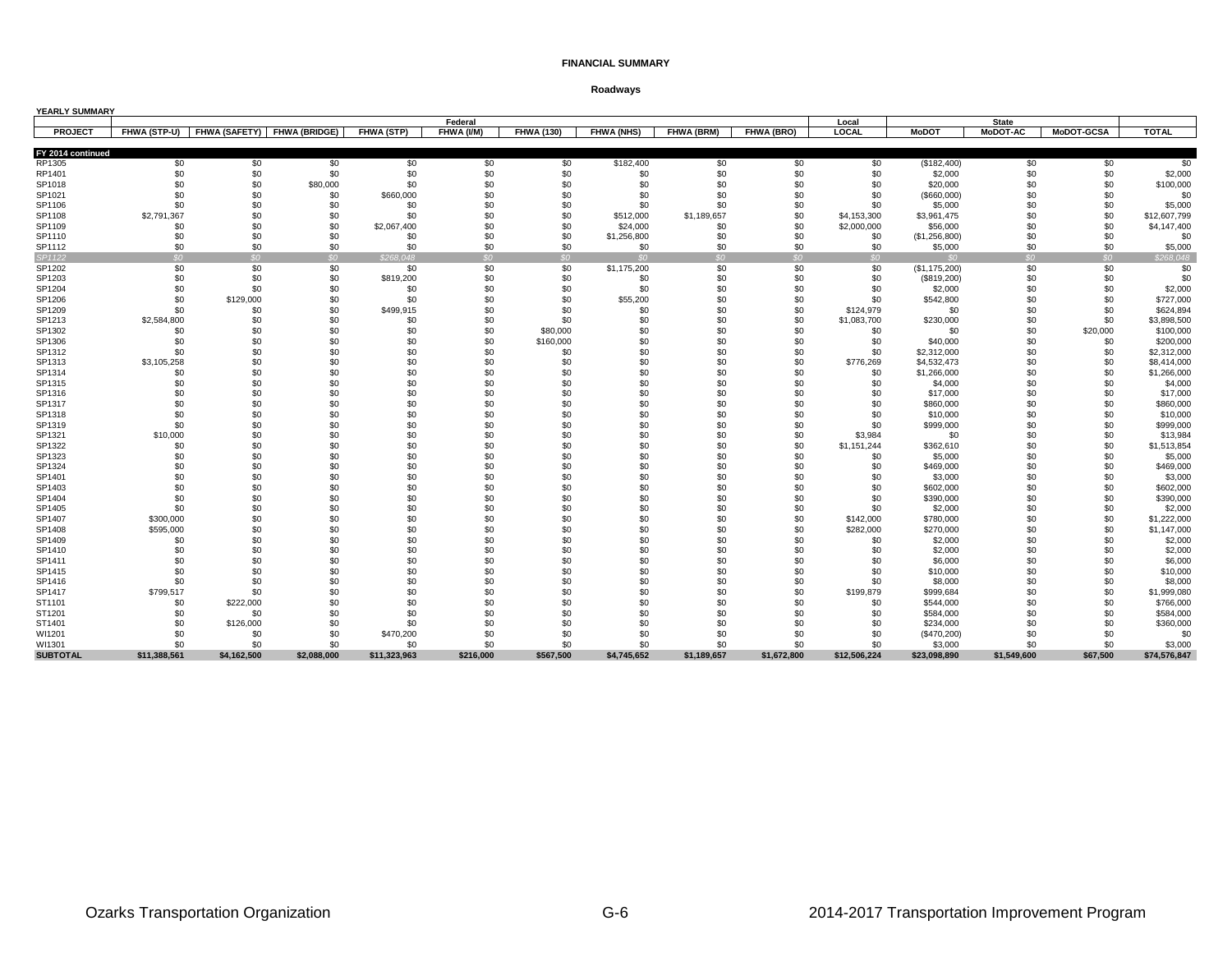| YEARLY SUMMARY   |                    |                                          |            |                    |            |                   |                      |            |                   |                    |                                |                 |                   |                         |
|------------------|--------------------|------------------------------------------|------------|--------------------|------------|-------------------|----------------------|------------|-------------------|--------------------|--------------------------------|-----------------|-------------------|-------------------------|
|                  |                    |                                          |            |                    | Federal    |                   |                      |            |                   | Local              |                                | <b>State</b>    |                   |                         |
| <b>PROJECT</b>   |                    | FHWA (STP-U) FHWA (SAFETY) FHWA (BRIDGE) |            | FHWA (STP)         | FHWA (I/M) | <b>FHWA (130)</b> | <b>FHWA (NHS)</b>    | FHWA (BRM) | <b>FHWA (BRO)</b> | LOCAL              | <b>MoDOT</b>                   | <b>MoDOT-AC</b> | <b>MoDOT-GCSA</b> | <b>TOTAL</b>            |
| FY 2015          |                    |                                          |            |                    |            |                   |                      |            |                   |                    |                                |                 |                   |                         |
| BA1101           | \$8,000            | \$0                                      | \$0        | \$0                | \$0        | \$0               | \$0                  | \$0        | \$0               | \$2,000            | \$0                            | \$0             | \$0               | \$10,000                |
| CC0901           | \$0                | \$0                                      | \$0        | \$1,600            | \$0        | \$0               | \$0                  | \$0        | \$0               | \$0                | \$400                          | \$0             | \$0               | \$2,000                 |
| CC1102<br>CC1110 | \$0<br>\$2,072,000 | \$0<br>\$0                               | \$0<br>\$0 | \$0<br>\$0         | \$0<br>\$0 | \$0<br>\$0        | \$1,600<br>\$308,800 | \$0<br>\$0 | \$0<br>\$0        | \$0<br>\$1,557,044 | \$400<br>\$3,896,200           | \$0<br>\$0      | \$0<br>\$0        | \$2,000<br>\$7,834,044  |
| CC1203           | \$0                | \$0                                      | \$0        | \$0                | \$0        | \$0               | \$282,400            | \$0        | \$0               | \$0                | (\$282,400)                    | \$0             | \$0               | \$0                     |
| CC1301           | \$0                | \$0                                      | \$0        | \$146,700          | \$0        | \$0               | \$0                  | \$0        | \$0               | \$0                | (\$146,700)                    | \$0             | \$0               | \$0                     |
| CC1303           | \$0                | \$0                                      | \$0        | \$1,185,600        | \$0        | \$0               | \$0                  | \$0        | \$0               | \$0                | (\$1,185,600)                  | \$0             | \$0               | \$0                     |
| GR1010           | \$400,000          | \$911,000                                | \$0        | \$0                | \$0        | \$0               | \$928,000            | \$0        | \$0               | \$0                | \$9,692,000                    | \$0             | \$0               | \$11,931,000            |
| GR1104           | \$0                | \$0                                      | \$0        | \$0                | \$0        | \$40,000          | \$0                  | \$0        | \$0               | \$0                | \$0                            | \$0             | \$10,000          | \$50,000                |
| GR1304           | \$0                | \$0                                      | \$0        | \$0                | \$0        | \$0               | \$0                  | \$0        | \$0               | \$0                | \$0                            | \$0             | \$0               | \$0                     |
| GR1305<br>GR1306 | \$0<br>\$0         | \$0<br>\$0                               | \$0<br>\$0 | \$0<br>\$1,470,400 | \$0<br>\$0 | \$0<br>\$0        | \$2,228,000<br>\$0   | \$0<br>\$0 | \$0<br>\$0        | \$0<br>\$0         | (\$2,228,000)<br>(\$1,470,400) | \$0<br>\$0      | \$0<br>\$0        | \$0<br>\$0              |
| GR1308           | \$0                | \$0                                      | \$0        | \$0                | \$0        | \$0               | \$0                  | \$0        | \$0               | \$0                | \$0                            | \$0             | \$0               | \$0                     |
| GR1401           | \$0                | \$0                                      | \$0        | \$251,200          | \$0        | \$0               | \$0                  | \$0        | \$0               | \$0                | (\$251,200)                    | \$0             | \$0               | \$0                     |
| GR1402           | \$0                | \$0                                      | \$0        | \$0                | \$0        | \$2,002,500       | \$0                  | \$0        | \$0               | \$0                | \$133,000                      | \$0             | \$222,500         | \$2,358,000             |
| GR1403           | \$0                | \$0                                      | \$0        | \$0                | \$0        | \$0               | \$0                  | \$0        | \$0               | \$0                | \$2,000                        | \$0             | \$0               | \$2,000                 |
| GR1404           | \$0                | \$0                                      | \$0        | \$0                | \$180,000  | \$0               | \$0                  | \$0        | \$0               | \$0                | (\$180,000)                    | \$0             | \$0               | \$0                     |
| GR1405           | \$0                | \$0                                      | \$0        | \$242,200          | \$0        | \$0               | \$0                  | \$0        | \$0               | \$0                | (\$242,200)                    | \$0             | \$0               | \$0                     |
| GR1406<br>MO1105 | \$0<br>\$0         | \$0<br>\$0                               | \$0<br>\$0 | \$548,800<br>\$0   | \$0<br>\$0 | \$0<br>\$0        | \$0<br>\$0           | \$0<br>\$0 | \$0<br>\$0        | \$0<br>\$0         | (\$548,800)<br>\$284,000       | \$0<br>\$0      | \$0<br>\$0        | \$0<br>\$284,000        |
| MO1150           | \$0                | \$0                                      | \$0        | \$155,000          | \$0        | \$0               | \$0                  | \$0        | \$0               | \$0                | (\$155,000)                    | \$0             | \$0               | \$0                     |
| MO1201           | \$0                | \$900                                    | \$0        | \$0                | \$0        | \$0               | \$0                  | \$0        | \$0               | \$0                | \$100                          | \$0             | \$0               | \$1,000                 |
| MO1403           | \$0                | \$0                                      | \$0        | \$538,400          | \$0        | \$0               | \$0                  | \$0        | \$0               | \$0                | (\$538,400)                    | \$0             | \$0               | \$0                     |
| MO1404           | \$0                | \$0                                      | \$0        | \$0                | \$0        | \$0               | \$1,600              | \$0        | \$0               | \$0                | \$400                          | \$0             | \$0               | \$2,000                 |
| MO1406           | \$0                | \$0                                      | \$0        | \$8,000            | \$0        | \$0               | \$0                  | \$0        | \$0               | \$0                | (\$8,000)                      | \$0             | \$0               | \$0                     |
| MO1407           | \$0                | \$0                                      | \$0        | \$528,000          | \$0        | \$0               | \$0                  | \$0        | \$0               | \$0                | (\$528,000)                    | \$0             | \$0               | \$0                     |
| MO1408           | \$0                | \$0                                      | \$0        | \$0                | \$0        | \$0               | \$2,400              | \$0        | \$0               | \$0                | \$1,015,600                    | \$0             | \$0               | \$1,018,000             |
| MO1409<br>MO1501 | \$0<br>\$0         | \$0<br>\$0                               | \$0<br>\$0 | \$0<br>\$0         | \$0<br>\$0 | \$0<br>\$0        | \$1,800<br>\$0       | \$0<br>\$0 | \$0<br>\$0        | \$0<br>\$0         | \$1,646,200<br>\$52,000        | \$0<br>\$0      | \$0<br>\$0        | \$1,648,000<br>\$52,000 |
| MO1503           | \$276,000          | \$0                                      | \$0        | \$0                | \$0        | \$0               | \$0                  | \$0        | \$0               | \$69,000           | \$673,000                      | \$0             | \$0               | \$1,018,000             |
| MO1505           | \$0                | \$0                                      | \$0        | \$2,000            | \$0        | \$0               | \$0                  | \$0        | \$0               | \$0                | \$196,000                      | \$0             | \$0               | \$198,000               |
| MO1605           | \$0                | \$0                                      | \$0        | \$1,600            | \$0        | \$0               | \$0                  | \$0        | \$0               | \$0                | \$400                          | \$0             | \$0               | \$2,000                 |
| MO1705           | \$0                | \$0                                      | \$0        | \$1,600            | \$0        | \$0               | \$0                  | \$0        | \$0               | \$0                | \$400                          | \$0             | \$0               | \$2,000                 |
| NX0801           | \$0                | \$0                                      | \$0        | \$0                | \$0        | \$0               | \$0                  | \$0        | \$0               | \$1,530,000        | \$0                            | \$0             | \$0               | \$1,530,000             |
| NX0906           | \$0                | \$0                                      | \$0        | \$1,748,541        | \$0        | \$0               | \$0                  | \$0        | \$0               | \$1,746,941        | \$400                          | \$0             | \$0               | \$3,495,882             |
| NX1501<br>OK1401 | \$0<br>\$0         | \$0<br>\$0                               | \$0<br>\$0 | \$0<br>\$1,600     | \$0<br>\$0 | \$0<br>\$0        | \$0<br>\$0           | \$0<br>\$0 | \$0<br>\$0        | \$150,000<br>\$0   | \$0<br>\$400                   | \$0<br>\$0      | \$0<br>\$0        | \$150,000<br>\$2,000    |
| RG0901           | \$0                | \$0                                      | \$0        | \$0                | \$0        | \$0               | \$1,600              | \$0        | \$0               | \$0                | \$400                          | \$0             | \$0               | \$2,000                 |
| RG1201           | \$0                | \$0                                      | \$0        | \$0                | \$0        | \$0               | \$800                | \$0        | \$0               | \$0                | \$200                          | \$0             | \$0               | \$1,000                 |
| RP1301           | \$0                | \$0                                      | \$0        | \$1,257,600        | \$0        | \$0               | \$88,800             | \$0        | \$0               | \$0                | (\$1,346,400)                  | \$0             | \$0               | \$0                     |
| RP1401           | \$0                | \$0                                      | \$0        | \$0                | \$0        | \$0               | \$1,600              | \$0        | \$0               | \$0                | \$400                          | \$0             | \$0               | \$2,000                 |
| SP1018           | \$0                | \$0                                      | \$328,000  | \$0                | \$0        | \$0               | \$0                  | \$0        | \$0               | \$0                | \$82,000                       | \$0             | \$0               | \$410,000               |
| SP1106           | \$0                | \$0                                      | \$0        | \$102,400          | \$0        | \$0               | \$0                  | \$0        | \$0               | \$1,179,000        | \$1,408,600                    | \$0             | \$0               | \$2,690,000             |
| SP1108<br>SP1109 | \$0<br>\$658,533   | \$0<br>\$0                               | \$0<br>\$0 | \$0<br>\$0         | \$0<br>\$0 | \$0<br>\$0        | \$4,600,380<br>\$0   | \$0<br>\$0 | \$0<br>\$0        | \$0<br>\$1,190,415 | (\$4,600,380)<br>\$5,478,523   | \$0<br>\$0      | \$0<br>\$0        | \$0<br>\$7,327,471      |
| SP1112           | \$0                | \$0                                      | \$0        | \$0                | \$0        | \$0               | \$4,000              | \$0        | \$0               | \$0                | \$59,000                       | \$0             | \$0               | \$63,000                |
| SP1114           | \$0                | \$0                                      | \$0        | \$0                | \$0        | \$160,000         | \$0                  | \$0        | \$0               | \$0                | \$0                            | \$0             | \$40,000          | \$200,000               |
| SP1120           | \$0                | \$0                                      | \$0        | \$0                | \$0        | \$4,000           | \$0                  | \$0        | \$0               | \$0                | \$0                            | \$0             | \$1,000           | \$5,000                 |
| SP1122           |                    |                                          |            |                    |            |                   |                      |            |                   |                    |                                |                 |                   |                         |
| SP1204           | \$0                | \$0                                      | \$0        | \$0                | \$0        | \$0               | \$1,600              | \$0        | \$0               | \$0                | \$400                          | \$0             | \$0               | \$2,000                 |
| SP1206           | \$0                | \$0                                      | \$0        | \$0                | \$0        | \$0               | \$466,933            | \$0        | \$0               | \$0                | (\$466,933)                    | \$0             | \$0               | \$0                     |
| SP1213<br>SP1312 | \$0<br>\$0         | \$0<br>\$0                               | \$0<br>\$0 | \$184,000<br>\$0   | \$0<br>\$0 | \$0<br>\$0        | \$0<br>\$1,849,600   | \$0<br>\$0 | \$0<br>\$0        | \$0<br>\$0         | (\$184,000)<br>(\$1,849,600)   | \$0<br>\$0      | \$0<br>\$0        | \$0<br>\$0              |
| SP1313           | \$0                | \$0                                      | \$0        | \$0                | \$0        | \$0               | \$3,625,942          | \$0        | \$0               | \$0                | (\$3,625,942)                  | \$0             | \$0               | \$0                     |
| SP1314           | \$0                | \$0                                      | \$0        | \$0                | \$0        | \$0               | \$1,012,800          | \$0        | \$0               | \$0                | (\$1,012,800)                  | \$0             | \$0               | \$0                     |
| SP1315           | \$0                | \$0                                      | \$0        | \$0                | \$0        | \$0               | \$3,200              | \$0        | \$0               | \$0                | \$573,800                      | \$0             | \$0               | \$577,000               |
| SP1316           | \$0                | \$0                                      | \$0        | \$0                | \$0        | \$0               | \$13,600             | \$0        | \$0               | \$0                | \$1,896,400                    | \$0             | \$0               | \$1,910,000             |
| SP1317           | \$0                | \$0                                      | \$0        | \$0                | \$0        | \$0               | \$4,000              | \$0        | \$0               | \$0                | (\$4,000)                      | \$0             | \$0               | \$0                     |
| SP1318           | \$0                | \$0                                      | \$0        | \$0                | \$0        | \$0               | \$8,000              | \$0        | \$0               | \$0                | \$1,258,000                    | \$0             | \$0               | \$1,266,000             |
| SP1319<br>SP1321 | \$0<br>\$10,000    | \$0<br>\$0                               | \$0<br>\$0 | \$0<br>\$0         | \$0<br>\$0 | \$0<br>\$0        | \$799,200<br>\$0     | \$0<br>\$0 | \$0<br>\$0        | \$0<br>\$3,984     | (\$799,200)<br>\$0             | \$0<br>\$0      | \$0<br>\$0        | \$0<br>\$13,984         |
| SP1323           | \$0                | \$0                                      | \$0        | \$0                | \$0        | \$0               | \$4,000              | \$0        | \$0               | \$0                | (\$4,000)                      | \$0             | \$0               | \$0                     |
| SP1324           | \$0                | \$0                                      | \$0        | \$0                | \$0        | \$0               | \$375,200            | \$0        | \$0               | \$0                | (\$375,200)                    | \$0             | \$0               | \$0                     |
| SP1401           | \$0                | \$0                                      | \$0        | \$0                | \$0        | \$0               | \$2,400              | \$0        | \$0               | \$0                | \$2,600                        | \$0             | \$0               | \$5,000                 |
| SP1403           | \$0                | .ፍስ                                      | \$0        | \$481.600          | \$0        | \$0               | \$0                  | \$0        | \$0               | \$0                | (S481.600)                     | \$0             | \$0               | \$0                     |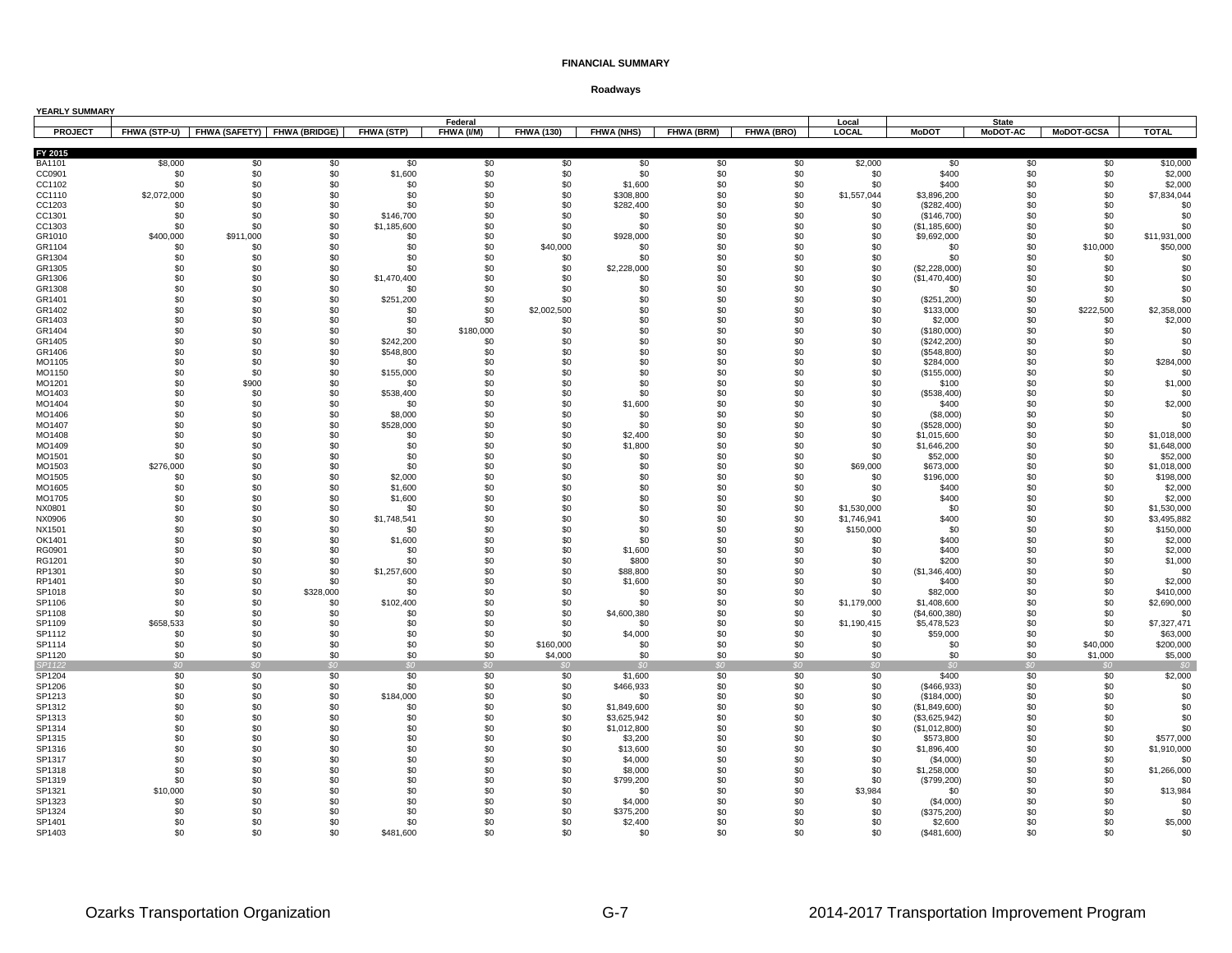| <b>YEARLY SUMMARY</b> |             |           |                                          |              |            |                   |                   |                   |                   |              |              |                 |                   |              |
|-----------------------|-------------|-----------|------------------------------------------|--------------|------------|-------------------|-------------------|-------------------|-------------------|--------------|--------------|-----------------|-------------------|--------------|
|                       |             |           |                                          |              | Federal    |                   |                   |                   |                   | Local        |              | <b>State</b>    |                   |              |
| <b>PROJECT</b>        |             |           | FHWA (STP-U) FHWA (SAFETY) FHWA (BRIDGE) | FHWA (STP)   | FHWA (I/M) | <b>FHWA (130)</b> | <b>FHWA (NHS)</b> | <b>FHWA (BRM)</b> | <b>FHWA (BRO)</b> | <b>LOCAL</b> | <b>MoDOT</b> | <b>MoDOT-AC</b> | <b>MoDOT-GCSA</b> | <b>TOTAL</b> |
|                       |             |           |                                          |              |            |                   |                   |                   |                   |              |              |                 |                   |              |
| FY 2015 continued     |             |           |                                          |              |            |                   |                   |                   |                   |              |              |                 |                   |              |
| SP1404                |             |           | \$0                                      | \$312,000    |            |                   |                   |                   |                   |              | (\$312,000)  | \$0             | \$0               |              |
| SP1405                |             |           |                                          |              |            |                   |                   |                   |                   |              | \$2,000      |                 |                   | \$2,000      |
| SP1407                |             |           |                                          |              |            |                   | \$624,000         |                   |                   |              | (\$624,000)  |                 |                   |              |
| SP1408                |             |           |                                          |              |            |                   |                   |                   |                   |              | \$1,277,000  |                 | \$0               | \$1,277,000  |
| SP1409                |             |           |                                          | \$C          | \$1,800    |                   |                   |                   |                   |              | \$110,200    |                 | \$0               | \$112,000    |
| SP1410                |             |           |                                          |              |            | \$0               | \$1,600           |                   |                   |              | \$394,400    | \$0             | \$0               | \$396,000    |
| SP1411                |             | \$0       |                                          |              |            |                   | \$4,800           |                   |                   |              | \$695,200    |                 | \$0               | \$700,000    |
| ST1101                |             |           |                                          | \$511,700    |            |                   |                   |                   |                   |              | (\$511,700)  |                 |                   |              |
| ST1201                |             |           |                                          | \$467,200    |            |                   |                   |                   |                   |              | (\$467,200)  |                 |                   |              |
| ST1401                |             |           |                                          | \$176,000    |            |                   |                   |                   |                   |              | (\$176,000)  | \$0             |                   |              |
| WI1301                |             |           |                                          | \$2,400      |            |                   |                   |                   |                   |              | \$2,600      |                 |                   | \$5,000      |
| <b>SUBTOTAL</b>       | \$3,424,533 | \$911,900 | \$328,000                                | \$10,326,141 | \$181,800  | \$2,206,500       | \$17,248,655      |                   | \$0               | \$7,428,384  | \$6,228,968  | \$0             | \$273,500         | \$48,558,381 |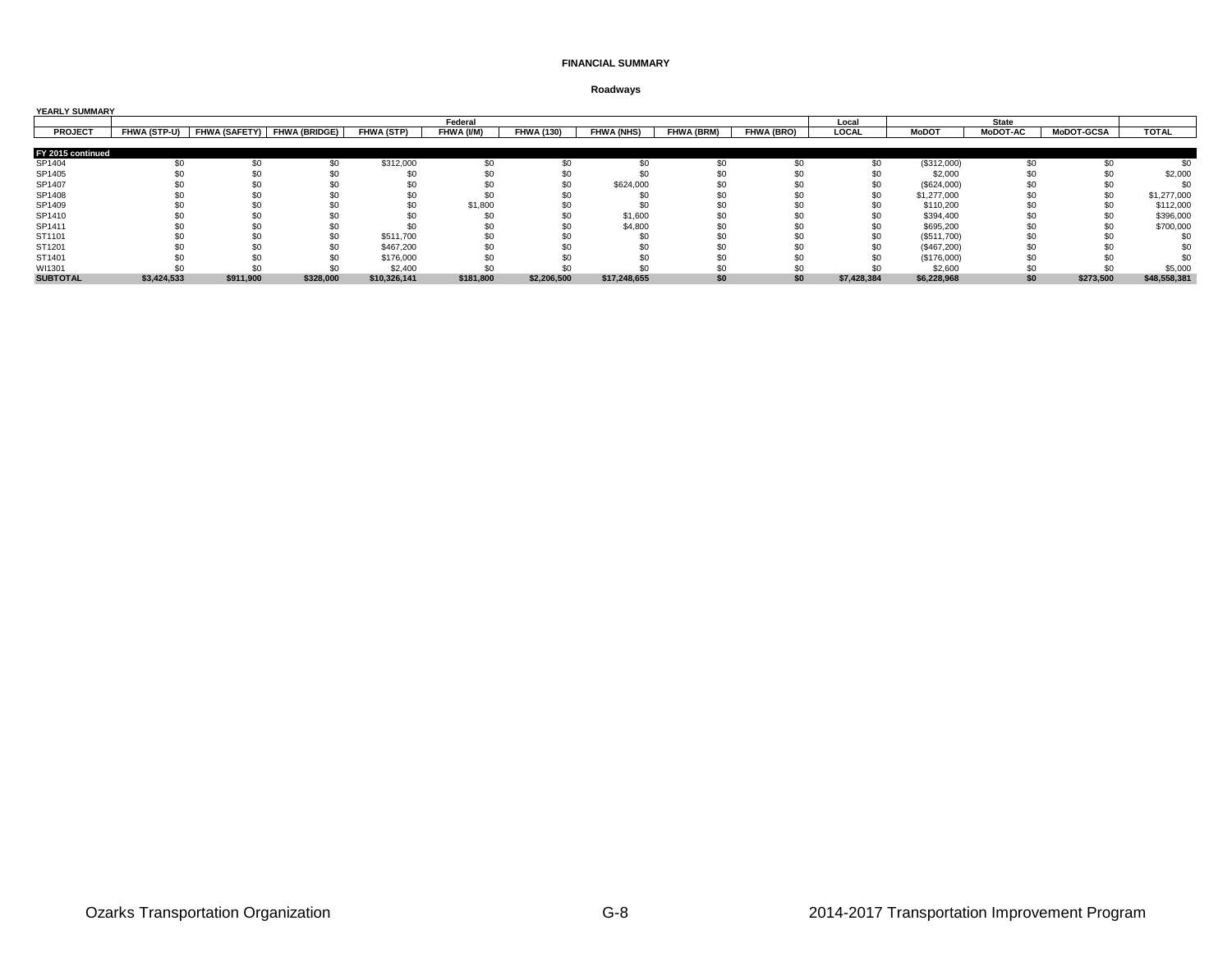| YEARLY SUMMARY  |                     |           |                             |                   |            |                   |                   |            |            |             |               |                 |                   |              |
|-----------------|---------------------|-----------|-----------------------------|-------------------|------------|-------------------|-------------------|------------|------------|-------------|---------------|-----------------|-------------------|--------------|
|                 |                     |           |                             |                   | Federal    |                   |                   |            |            | Local       |               | <b>State</b>    |                   |              |
| <b>PROJECT</b>  | <b>FHWA (STP-U)</b> |           | FHWA (SAFETY) FHWA (BRIDGE) | <b>FHWA (STP)</b> | FHWA (I/M) | <b>FHWA (130)</b> | <b>FHWA (NHS)</b> | FHWA (BRM) | FHWA (BRO) | LOCAL       | <b>MoDOT</b>  | <b>MoDOT-AC</b> | <b>MoDOT-GCSA</b> | <b>TOTAL</b> |
| FY 2016         |                     |           |                             |                   |            |                   |                   |            |            |             |               |                 |                   |              |
| CC0901          | \$0                 | \$0       | \$0                         | \$1,600           | \$0        | \$0               | \$0               | \$0        | \$0        | \$0         | \$400         | \$0             | \$0               | \$2,000      |
| CC1102          | \$0                 | \$0       | \$0                         | \$0               | \$0        | \$0               | \$1,600           | \$0        | \$0        | \$0         | \$400         | \$0             | \$0               | \$2,000      |
| CC1110          | \$0                 | \$0       | \$0                         | \$0               | \$0        | \$0               | \$3,364,000       | \$0        | \$0        | \$0         | (\$3,364,000) | \$0             | \$0               | \$0          |
| GR1010          | \$0                 | \$0       | \$0                         | \$0               | \$0        | \$0               | \$8,532,000       | \$0        | \$0        | \$0         | (\$8,532,000) | \$0             | \$0               | \$0          |
| GR1104          | \$0                 | \$0       | \$0                         | \$0               | \$0        | \$40,000          | \$0               | \$0        | \$0        | \$0         | \$0           | \$0             | \$10,000          | \$50,000     |
| GR1403          | \$0                 | \$0       | \$0                         | \$0               | \$0        | \$0               | \$0               | \$0        | \$0        | \$0         | \$2,000       | \$0             | \$0               | \$2,000      |
| MO1105          | \$0                 | \$0       | \$0                         | \$0               | \$0        | \$0               | \$0               | \$0        | \$0        | \$0         | \$284,000     | \$0             | \$0               | \$284,000    |
| MO1201          | \$0                 | \$2,700   | \$0                         | \$0               | \$0        | \$0               | \$0               | \$0        | \$0        | \$0         | \$300         | \$0             | \$0               | \$3,000      |
| MO1404          | \$0                 | \$0       | \$0                         | \$0               | \$0        | \$0               | \$1,600           | \$0        | \$0        | \$0         | \$22,400      | \$0             | \$0               | \$24,000     |
| MO1406          | \$0                 | \$0       | \$0                         | \$637,600         | \$0        | \$0               | \$0               | \$0        | \$0        | \$0         | (\$637,600)   | \$0             | \$0               | \$0          |
| MO1408          | \$0                 | \$0       | \$0                         | \$0               | \$0        | \$0               | \$814,400         | \$0        | \$0        | \$0         | (\$814,400)   | \$0             | \$0               | \$0          |
| MO1409          | \$0                 | \$0       | \$0                         | \$0               | \$0        | \$0               | \$1,318,400       | \$0        | \$0        | \$0         | (\$1,318,400) | \$0             | \$0               | \$0          |
| MO1503          | \$0                 | \$0       | \$0                         | \$538,400         | \$0        | \$0               | \$0               | \$0        | \$0        | \$0         | (\$538,400)   | \$0             | \$0               | \$0          |
| MO1505          | \$0                 | \$0       | \$0                         | \$164,000         | \$0        | \$0               | \$0               | \$0        | \$0        | \$0         | (\$164,000)   | \$0             | \$0               | \$0          |
| MO1601          | \$0                 | \$0       | \$0                         | \$0               | \$0        | \$0               | \$0               | \$0        | \$0        | \$0         | \$51,000      | \$0             | \$0               | \$51,000     |
| MO1603          | \$284,000           | \$0       | \$0                         | \$0               | \$0        | \$0               | \$0               | \$0        | \$0        | \$71,000    | \$673,000     | \$0             | \$0               | \$1,028,000  |
| MO1604          | \$0                 | \$915,300 | \$0                         | \$0               | \$0        | \$0               | \$0               | \$0        | \$0        | \$0         | \$101,700     | \$0             | \$0               | \$1,017,000  |
| MO1605          | \$0                 | \$0       | \$0                         | \$7,000           | \$0        | \$0               | \$0               | \$0        | \$0        | \$0         | \$197,000     | \$0             | \$0               | \$204,000    |
| MO1705          | \$0                 | \$0       | \$0                         | \$1,600           | \$0        | \$0               | \$0               | \$0        | \$0        | \$0         | \$400         | \$0             | \$0               | \$2,000      |
| NX0906          | \$0                 | \$0       | \$0                         | \$1,600           | \$0        | \$0               | \$0               | \$0        | \$0        | \$0         | \$400         | \$0             | \$0               | \$2,000      |
| NX1502          | \$0                 | \$0       | \$0                         | \$0               | \$0        | \$0               | \$0               | \$0        | \$0        | \$1,500,000 | \$0           | \$0             | \$0               | \$1,500,000  |
| OK1401          | \$0                 | \$0       | \$0                         | \$1,600           | \$0        | \$0               | \$0               | \$0        | \$0        | \$0         | \$400         | \$0             | \$0               | \$2,000      |
| RG0901          | \$0                 | \$0       | \$0                         | \$0               | \$0        | \$0               | \$1,600           | \$0        | \$0        | \$0         | \$400         | \$0             | \$0               | \$2,000      |
| RG1201          | \$0                 | \$0       | \$0                         | \$0               | \$0        | \$0               | \$800             | \$0        | \$0        | \$0         | \$7,200       | \$0             | \$0               | \$8,000      |
| RP1401          | \$0                 | \$0       | \$0                         | \$0               | \$0        | \$0               | \$1,600           | \$0        | \$0        | \$0         | \$242,400     | \$0             | \$0               | \$244,000    |
| SP1018          | \$0                 | \$0       | \$5,137,600                 | \$0               | \$0        | \$0               | \$0               | \$0        | \$0        | \$0         | \$1,284,400   | \$0             | \$0               | \$6,422,000  |
| SP1106          | \$0                 | \$0       | \$0                         | \$1,382,000       | \$0        | \$0               | \$0               | \$0        | \$0        | \$0         | (\$1,382,000) | \$0             | \$0               | \$0          |
| SP1109          | \$0                 | \$0       | \$0                         | \$0               | \$0        | \$0               | \$1,928,440       | \$0        | \$0        | \$0         | (\$1,928,440) | \$0             | \$0               | \$0          |
| SP1112          | \$0                 | \$0       | \$0                         | \$0               | \$0        | \$0               | \$50,400          | \$0        | \$0        | \$0         | \$49,600      | \$0             | \$0               | \$100,000    |
| SP1204          | \$0                 | \$0       | \$0                         | \$0               | \$0        | \$0               | \$1,600           | \$0        | \$0        | \$0         | \$400         | \$0             | \$0               | \$2,000      |
| SP1305          | \$0                 | \$0       | \$0                         | \$0               | \$0        | \$160,000         | \$0               | \$0        | \$0        | \$0         | \$40,000      | \$0             | \$0               | \$200,000    |
| SP1307          | \$0                 | \$0       | \$0                         | \$0               | \$0        | \$160,000         | \$0               | \$0        | \$0        | \$0         | \$40,000      | \$0             | \$0               | \$200,000    |
| SP1308          | \$0                 | \$0       | \$0                         | \$0               | \$0        | \$160,000         | \$0               | \$0        | \$0        | \$0         | \$40,000      | \$0             | \$0               | \$200,000    |
| SP1315          | \$0                 | \$0       | \$0                         | \$435,200         | \$0        | \$0               | \$26,400          | \$0        | \$0        | \$0         | (\$461,600)   | \$0             | \$0               | \$0          |
| SP1316          | \$0                 | \$0       | \$0                         | \$0               | \$0        | \$0               | \$1,528,000       | \$0        | \$0        | \$0         | (\$1,528,000) | \$0             | \$0               | \$0          |
| SP1317          | \$0                 | \$0       | \$0                         | \$0               | \$0        | \$0               | \$684,000         | \$0        | \$0        | \$0         | (\$684,000)   | \$0             | \$0               | \$0          |
| SP1318          | \$0                 | \$0       | \$0                         | \$57,600          | \$0        | \$0               | \$955,200         | \$0        | \$0        | \$0         | (\$1,012,800) | \$0             | \$0               | \$0          |
| SP1321          | \$10,000            | \$0       | \$0                         | \$0               | \$0        | \$0               | \$0               | \$0        | \$0        | \$3,984     | \$0           | \$0             | \$0               | \$13,984     |
| SP1401          | \$0                 | \$0       | \$0                         | \$0               | \$0        | \$0               | \$4,000           | \$0        | \$0        | \$0         | \$22,000      | \$0             | \$0               | \$26,000     |
| SP1405          | \$0                 | \$0       | \$0                         | \$0               | \$0        | \$0               | \$0               | \$0        | \$0        | \$0         | \$2,000       | \$0             | \$0               | \$2,000      |
| SP1409          | \$0                 | \$0       | \$0                         | \$0               | \$100,800  | \$0               | \$0               | \$0        | \$0        | \$0         | \$9,770,200   | \$0             | \$0               | \$9,871,000  |
| SP1410          | \$0                 | \$0       | \$0                         | \$0               | \$0        | \$0               | \$316,800         | \$0        | \$0        | \$0         | \$8,902,200   | \$0             | \$0               | \$9,219,000  |
| SP1411          | \$0                 | \$0       | \$0                         | \$0               | \$0        | \$0               | \$560,000         | \$0        | \$0        | \$0         | (\$560,000)   | \$0             | \$0               | \$0          |
| WI1301          | \$0                 | \$0       | \$0                         | \$4,000           | \$0        | \$0               | \$0               | \$0        | \$0        | \$0         | \$46,000      | \$0             | \$0               | \$50,000     |
| <b>SUBTOTAL</b> | \$294.000           | \$918.000 | \$5,137,600                 | \$3,232,200       | \$100.800  | \$520.000         | \$20,090,840      | \$0        | \$0        | \$1,574,984 | (\$1,145,440) | \$0             | \$10.000          | \$30,732,984 |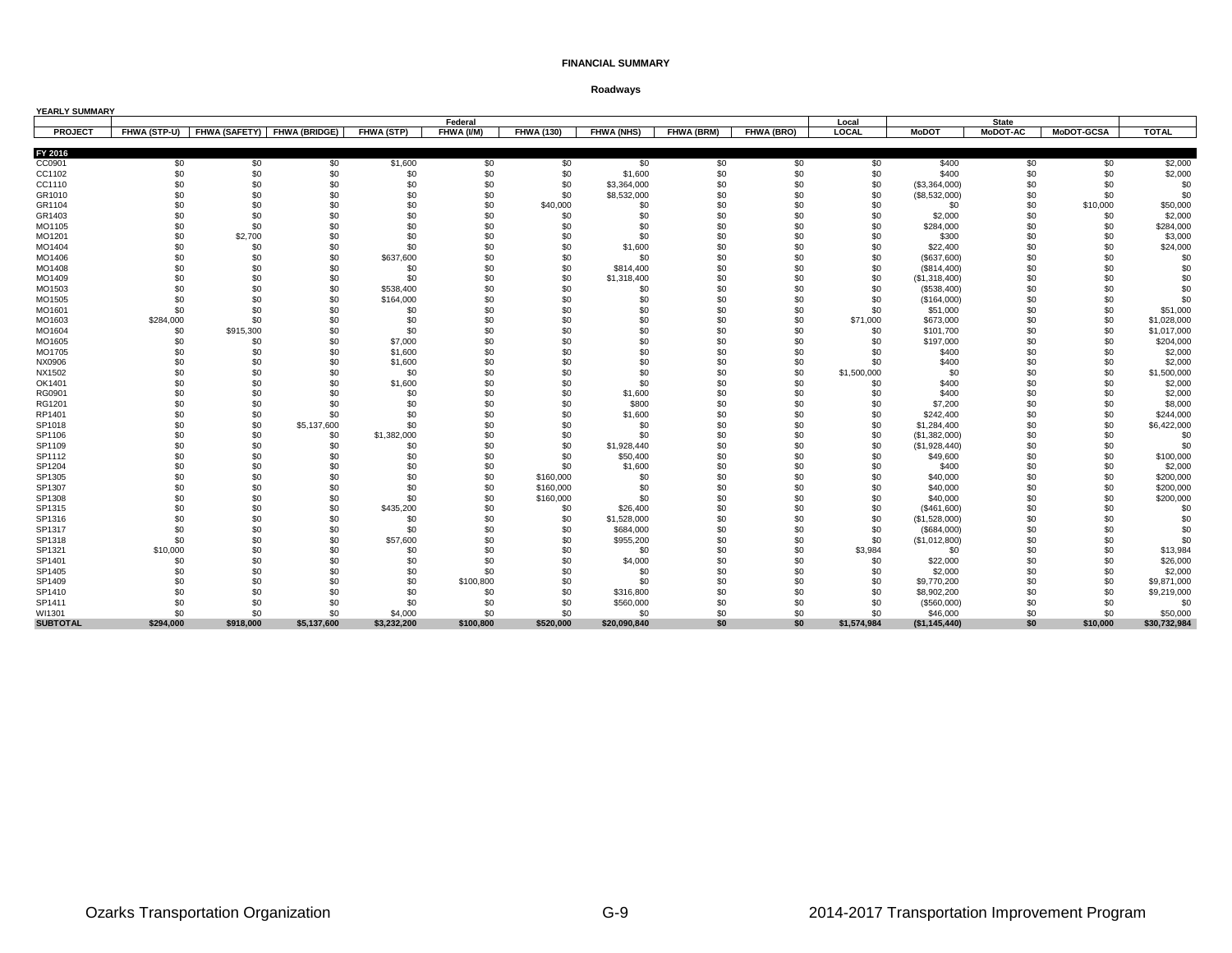| YEARLY SUMMARY     |              |                      |                      |                   |             |                   |                   |                   |             |              |                |                 |                   |               |
|--------------------|--------------|----------------------|----------------------|-------------------|-------------|-------------------|-------------------|-------------------|-------------|--------------|----------------|-----------------|-------------------|---------------|
|                    |              |                      |                      |                   | Federal     |                   |                   |                   |             | Local        |                | <b>State</b>    |                   |               |
| <b>PROJECT</b>     | FHWA (STP-U) | <b>FHWA (SAFETY)</b> | <b>FHWA (BRIDGE)</b> | <b>FHWA (STP)</b> | FHWA (I/M)  | <b>FHWA (130)</b> | <b>FHWA (NHS)</b> | <b>FHWA (BRM)</b> | FHWA (BRO)  | LOCAL        | <b>MoDOT</b>   | <b>MoDOT-AC</b> | <b>MoDOT-GCSA</b> | <b>TOTAL</b>  |
| FY 2017            |              |                      |                      |                   |             |                   |                   |                   |             |              |                |                 |                   |               |
| CC0901             | \$0          | \$0                  | \$0                  | \$1,600           | \$0         | \$0               | \$0               | \$0               | \$0         | \$0          | \$400          | \$0             | \$0               | \$2,000       |
| CC1102             | \$0          | \$0                  | \$0                  | \$0               | \$0         | \$0               | \$1,600           | \$0               | \$0         | \$0          | \$400          | \$0             | \$0               | \$2,000       |
| GR1403             |              | \$0                  | \$0                  | \$0               | \$0         | \$0               | \$0               | \$0               | \$0         | \$0          | \$2,000        | \$0             | \$0               | \$2,000       |
| MO1105             | \$0          | \$0                  | \$0                  | \$0               | \$0         | \$0               | \$0               | \$0               | \$0         | \$0          | \$284,000      | \$0             | \$0               | \$284,000     |
| MO1201             |              | \$81,900             |                      | \$0               | \$0         | \$0               | \$0               | \$0               | \$C         | \$0          | \$9,100        | \$0             | \$(               | \$91,000      |
| MO1404             | \$0          | \$0                  | \$0                  | \$0               | \$0         | \$0               | \$5,628,800       | \$0               | \$0         | \$0          | \$1,383,200    | \$0             | \$0               | \$7,012,000   |
| MO1603             | \$0          | \$0                  | \$0                  | \$538,400         | \$0         | \$0               | \$0               | \$0               | \$0         | \$0          | (\$538,400)    | \$0             | \$C               | \$0           |
| MO1605             | \$0          | \$0                  | \$0                  | \$164,000         | \$0         | \$0               | \$0               | \$0               | \$0         | \$0          | (\$164,000)    | \$0             | \$0               | \$0           |
| MO1701             | \$292,000    | \$0                  | \$0                  | \$0               | \$0         | \$0               | \$0               | \$0               | \$0         | \$73,000     | \$673,000      | \$0             | \$0               | \$1,038,000   |
| MO1705             | \$0          | \$0                  | \$0                  | \$2,017           | \$0         | \$0               | \$0               | \$0               | \$C         | \$0          | \$203,400      | \$0             | \$0               | \$205,417     |
| NX0906             | \$0          | \$0                  | \$0                  | \$1,600           | \$0         | \$0               | \$0               | \$0               | \$0         |              | \$400          | \$0             | \$0               | \$2,000       |
| OK1401             | \$0          | \$0                  | \$0                  | \$1,600           | \$0         | \$0               | \$0               | \$0               | \$0         | \$0          | \$400          | \$0             | \$0               | \$2,000       |
| RG0901             | \$0          | \$0                  | \$0                  | \$0               | \$0         | \$0               | \$1,600           | \$0               | \$0         | \$0          | \$400          | \$0             | \$0               | \$2,000       |
| RG1201             | \$0          | \$0                  | \$0                  | \$0               | \$0         | \$0               | \$6,400           | \$0               | \$0         | \$0          | \$339,600      | \$0             | \$0               | \$346,000     |
| RP1401             |              | \$0                  | \$0                  | \$0               | \$0         | \$0               | \$195,200         | \$0               | \$C         | \$0          | (\$195,200)    | \$0             | \$C               | \$0           |
| SP1109             | \$0          | \$0                  | \$0                  | \$0               | \$0         | \$0               | \$2,454,378       | \$0               | \$0         | \$0          | (\$2,454,378)  | \$0             | \$0               | \$0           |
| SP1112             | \$0          | \$0                  | \$0                  | \$0               | \$0         | \$0               | \$200,000         | \$0               | \$0         | \$0          | ( \$50,000)    | \$0             | \$0               | \$150,000     |
| SP1204             |              | \$0                  | \$0                  | \$0               | \$0         | \$0               | \$1,600           | \$0               | \$C         | \$0          | \$39,400       | \$0             | \$ <sub>6</sub>   | \$41,000      |
| SP1401             |              | \$0                  | \$0                  | \$0               | \$0         | \$0               | \$397,600         | \$0               | \$0         | \$0          | \$73,400       | \$0             | \$0               | \$471,000     |
| SP1405             |              | \$0                  | \$0                  | \$0               | \$0         | \$0               | \$0               | \$0               | \$0         | \$0          | \$2,000        | \$0             | \$0               | \$2,000       |
| SP1409             | \$0          | \$0                  | \$0                  | \$0               | \$8,883,900 | \$0               | \$0               | \$0               | \$0         | \$0          | (\$8,883,900)  | \$0             | \$0               | \$0           |
| SP1410             |              | \$0                  | \$0                  | \$0               | \$0         | \$0               | \$7,375,200       | \$0               | \$0         | \$0          | (\$7,375,200)  | \$0             | \$0               | \$ſ           |
| WI1301             | \$0          | \$0                  | \$0                  | \$716,000         | \$0         | \$0               | \$0               | \$0               | \$0         | \$0          | \$129,000      | \$0             | \$0               | \$845,000     |
| <b>SUBTOTAL</b>    | \$292,000    | \$81,900             | \$0                  | \$1.425.217       | \$8,883,900 | \$0               | \$16.262.378      | \$0               | \$0         | \$73,000     | (\$16,520,978) | \$0             | \$0               | \$10,497,417  |
| <b>GRAND TOTAL</b> | \$15,399,094 | \$6,074,300          | \$7,553,600          | \$26,307,521      | \$9,382,500 | \$3,294,000       | \$58,347,525      | \$1,189,657       | \$1,672,800 | \$21,582,592 | \$11,661,440   | \$1,549,600     | \$351,000         | \$164,365,629 |